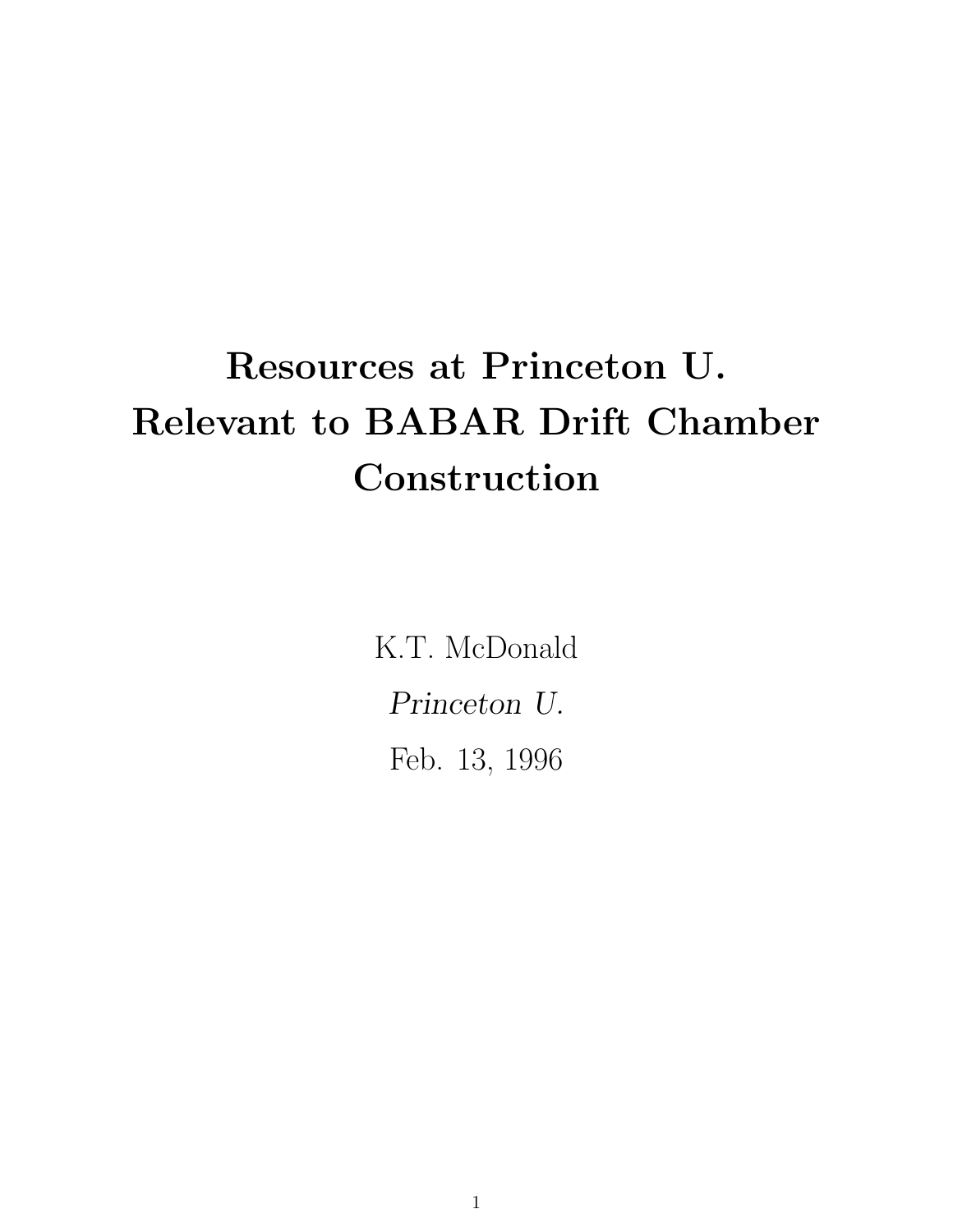## Some History

The Princeton high-energy-physics group grew out of the cosmicray group founded by J.A. Wheeler in 1946.

The present Elementary Particle Laboratory buildings housed faculty and students as well as staff and shops until 1968.

Early experiments led by G. Reynolds emphasized cosmic ray  $V$ particles, observed in cloud chambers triggered by Geiger tubes on Mt. Evans, CO.

Early detector development:

- NaI(Tl), Hofstadter, '48.
- Liquid scintillator, Reynolds, '50.
- DC spark chamber (unstable), Keuffel, '50.
- Scintillating fiber, Reynolds, '57.
- Scintillating chamber + intensifed readout, Reynolds, '58.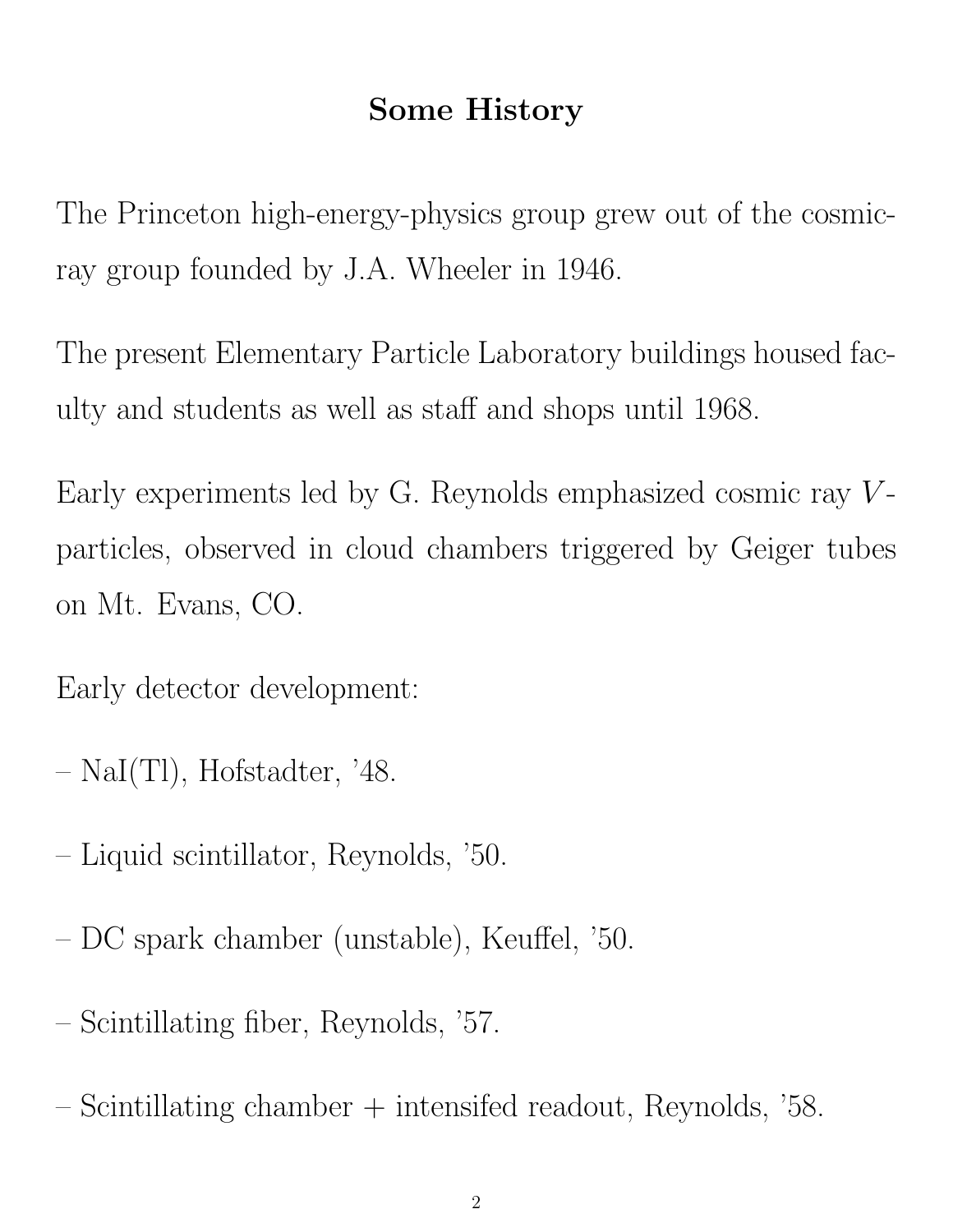Emphasis switched to accelerator physics with arrival of Treiman, Fitch, and Cronin, mid '50's, and startup of Princeton-Penn Accelerator.

Cronin led U.S. development of pulsed optical spark chamber in early '60's:

–  $CP$  violation

– Two neutrinos

Rapid-cycling bubble chamber at PPA, '63.

Devlin (+ Perez-Mendez, LRL) developed magnetostrictive spark chamber readout in mid '60's.

First use of drift chambers in '74 by Fitch (with ethylene!) at BNL, continuing at FNAL.

Large planar MWPC's and drift chambers at FNAL from mid '70's by McDonald, Smith and Shoemaker.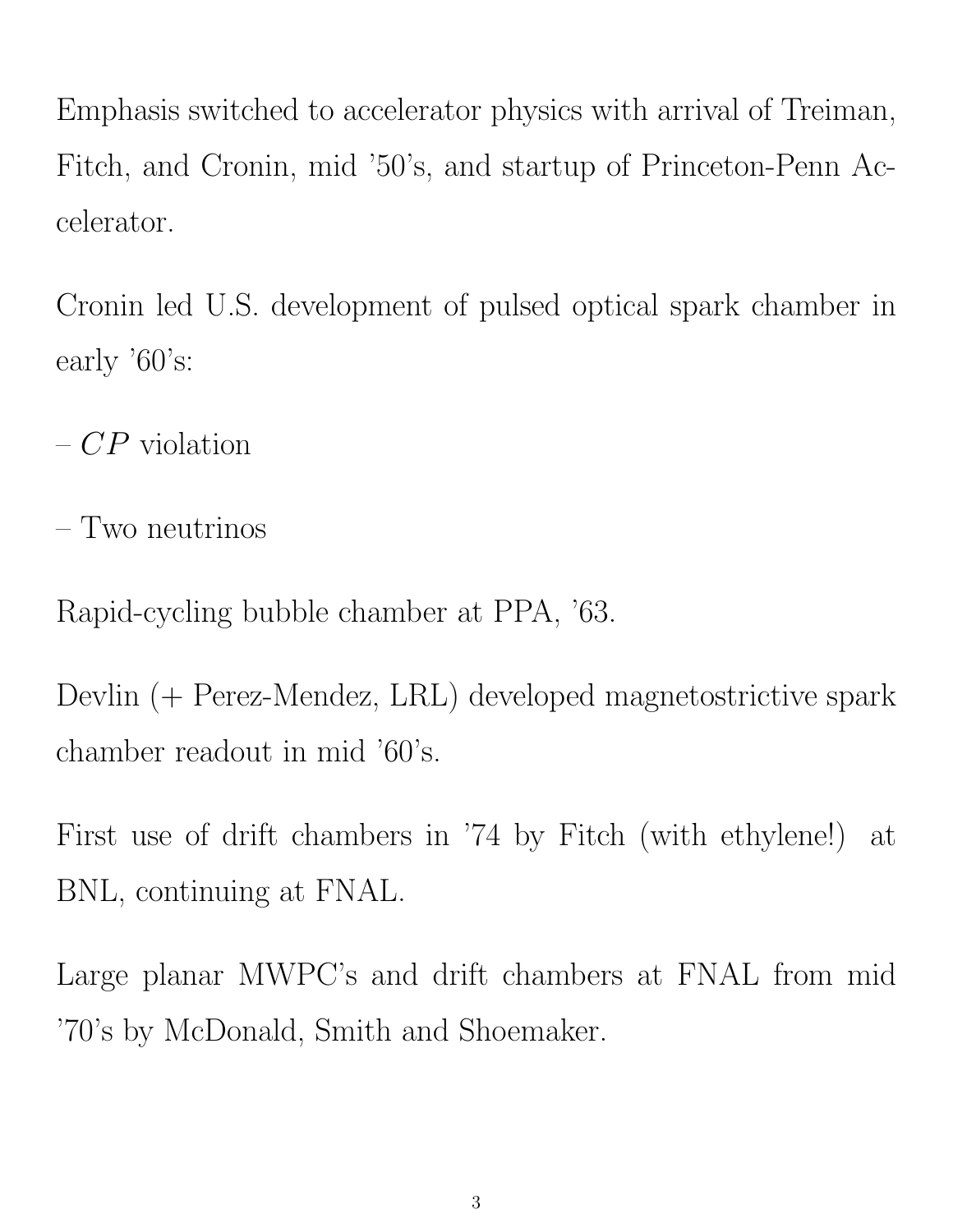Two prototype cylindrical drift chambers for BNL E-787 in 80's by Louis, Marlow, Meyers and Smith (production versions from TRIUMF).

Straw-tube R&D for SSC by Lu and McDonald, early '90s.

Silicon detector upgrade at FNAL E-791 by Purohit, early '90s.

Straw-tube chambers for BNL E-787 by Marlow, Meyers, Smith and Shoemaker in '90s.

CCD pair spectrometer for SLAC E-144 by Bula, McDonald and Prebys, '94.

Straw-tube with cathode pad readout for Hera-B by Lu and Schwartz, '95–.

Glass RPC's for Belle by Liu, Marlow and Prebys (+ VPI), '95–.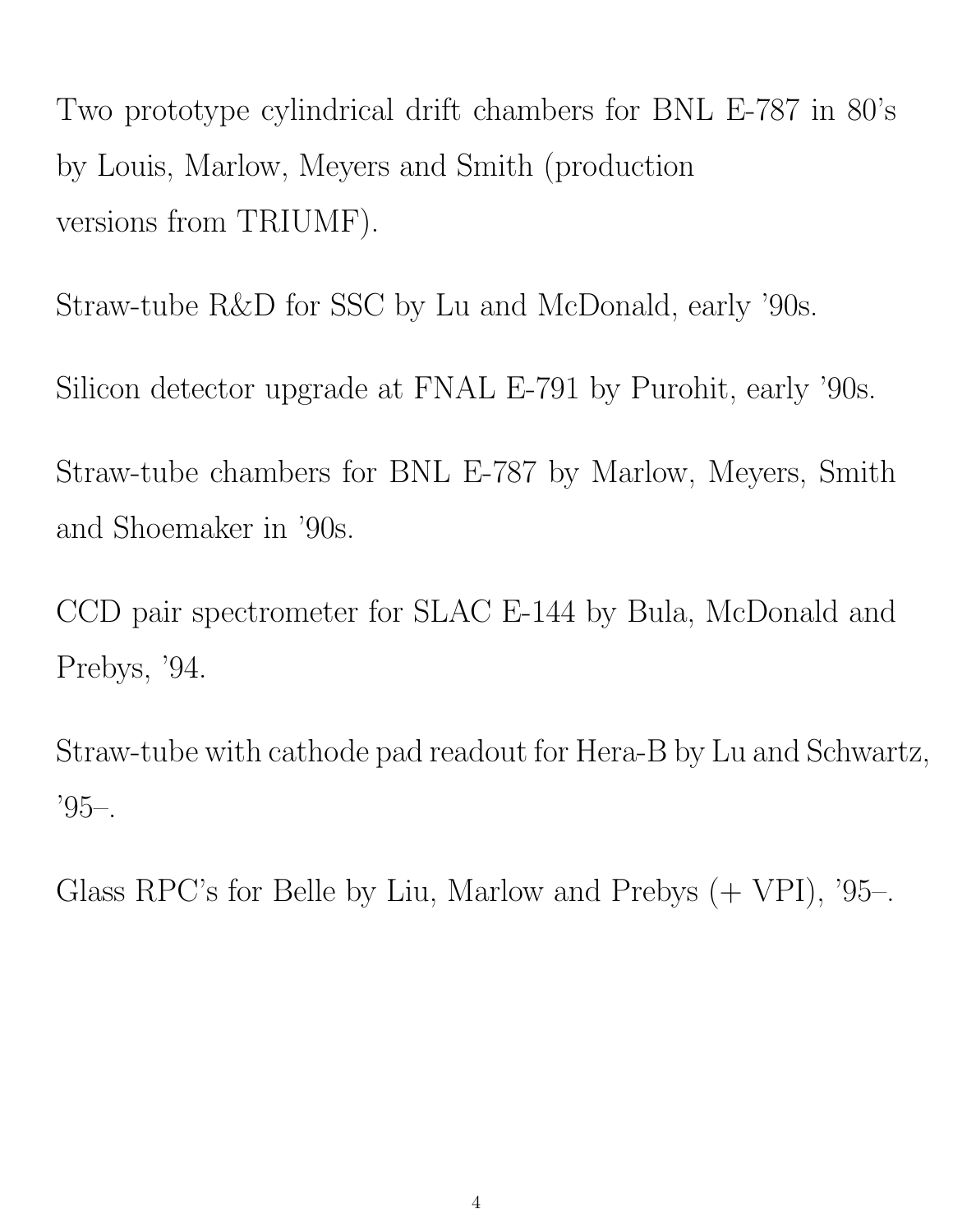## Present Resources

Elementary Particles Lab Mechanical Group:

- Bill Sands, engineer
- Bill Groom, Bob Klemmer, Alan Nelson, machinists

Extensive experience in installing apparatus at BNL, FNAL, SLAC after construction at Princeton.

Mechanical design aided by AutoCAD and ALGOR (FEA).

Two assembly buildings with 7 milling machines (3 CNC), 5 lathes;

 $16' \times 24' \times 11'$  Class-100 cleanroom, temperature and humidity controlled, ultra-low radon;

 $15' \times 50' \times 9'$  assembly area with 1-ton crane;

Al and Fe welding.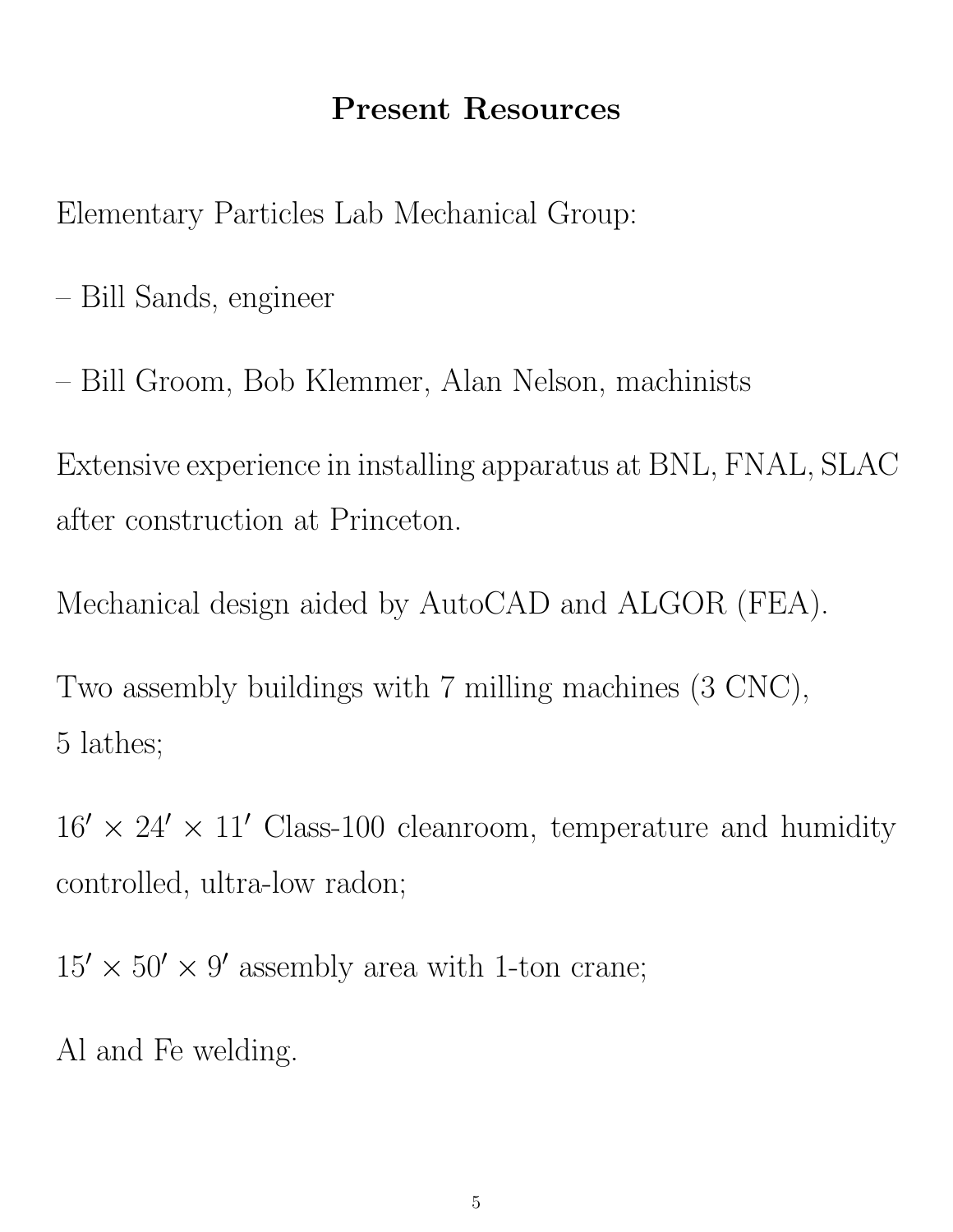Physics Department Mechanical Group:

- Ted Griffiths, engineer
- Glenn Atkinson, Bill Dix, Les Vargas, machinists

Department machine shop, 'student' shop, Forrestal machine shop (remnant of PPA shop) including large Lucas horizontal boring machine;

 $50' \times 50 \times 30'$  high-bay area on Jadwin B-level with 20-ton crane.